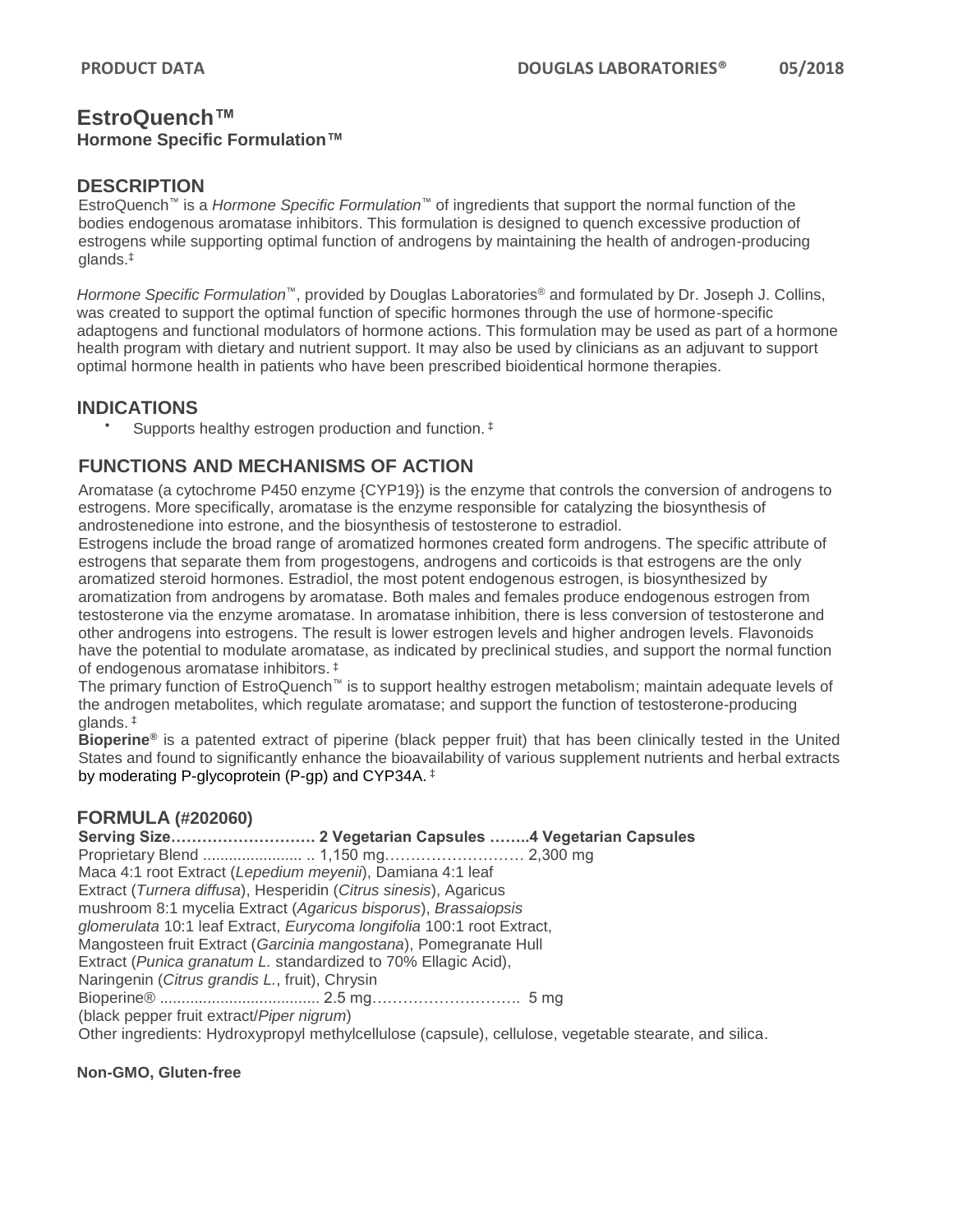# **EstroQuench™**

#### **Hormone Specific Formulation™**

## **SUGGESTED USE**

As a dietary supplement, adults may take *2* capsules daily with food for 1 to 2 weeks or as directed by your healthcare professional. The dose may then be increased to 4 capsules daily with food for 2 to 4 months or as directed by your healthcare professional. After 2 to 4 months, dosage may be lowered back down to *2*  capsules daily with food and may continue as needed, or as directed by your healthcare professional.

**WARNING:** Consult your healthcare professional before use if you are pregnant, nursing or taking prescription medications.

## **SIDE EFFECTS**

No adverse effects have been reported.

#### **STORAGE**

Store in a cool, dry place, away from direct light. Keep out of reach of children.

## **REFERENCES**

Brueggemeier RW. *Semin Reprod Med.* 2004 Feb;22(1):31-43. Review.

Lew R, Komesaroff P, Williams M, Dawood T, Sudhir K. *Circ Res.* 2003 Nov 28;93(11):1127-33. Epub 2003 Oct 30.

Wang R, Bassett SH, Chen T, Liu N, Zhu Y, Tambi NI. *Phytotherapy Research*. Vol 28;4,April 2014, pg 544– 550. [Tongkat Ali]

Brooks NA, Wilcox G, Walker KZ, Ashton JF, Cox MB, Stojanovska L. *Menopause.* 2008 Nov-Dec;15(6):1157- 62. [Lepidium meyenii (Maca)].

Gonzales GF, et al. *Andrologia*. 2002 Dec;34(6):367-72. [Lepidium meyenii (Maca)].

Ye L, Chan FL, Chen S, Leung LK. *J Nutr Biochem*. 2012 Oct;23(10):1230-7. [Hesperidin].

Jeong HJ, Shin YG, Kim IH, Pezzuto JM. *Arch Pharm Res.* 1999 Jun;22(3):309-12. [Flavonoids].

Grube BJ, Eng ET, Kao YC, Kwon A, Chen S. *J Nutr*. 2001 Dec;131(12):3288-93. [*Agaricus bisporus*].

Brueggemeier RW, et al. J Steroid Biochem Mol Biol. 2001 Dec;79(1-5):75-84.

Balunas MJ, et al. *Phytochem Lett.* 2009 Feb 19;2(1):29-33. [Brassaiopsis glomerulata].

Tambi MI, et al. Andrologia. 2012 May;44 Suppl 1:226-30. [Eurycoma longifolia].

Balunas MJ, Su B, Brueggemeier RW, Kinghorn AD. J Nat Prod. 2008 Jul;71(7):1161-6. [Garcinia mangostana].

Adams LS, et al. Cancer Prev Res (Phila). 2010 Jan;3(1):108-13. [Pomegranate].

Edmunds KM, Holloway AC, Crankshaw DJ, Agarwal SK, Foster WG. *Reprod Nutr Dev.* 2005 Nov-Dec;45(6):709-20. [Damiana]

Zhao J, Dasmahapatra A, Khan S, Khan I. *J of Ethnopharmacology* [serial online]. 2008 Dec;120(3):387-393. [Damiana].

Adlercreutz, H et al. Vol 44, Issue 2, February 1993, Pages 147-153.

Satomi Koyama, et al., *Growth Hormone and IGF Research.* Feb 2010, Vol 20; 1: 55–62 [pomegranate]

Adams LS, et al. *Cancer Prev Res* (Phila). 2010 Jan;3(1):108-13. [pomegranate]

Rinwa P, Kumar A. *Arch Pharm Res.* 2013 Jul 16. [Quercetin and piperine]

Hana Y, May T, Tan C, Lee-Yong L. Toxicology and Applied Pharmacology. 2008 Aug; 230:3, 283-289.

Bharadwaj *et al*., *JPET* 302:645–650, 2002. [piperine]

#### **For more information on EstroQuench™, visit douglaslabs.com**

‡These statements have not been evaluated by the Food and Drug Administration. This product is not intended to diagnose, treat, cure, or prevent any disease.